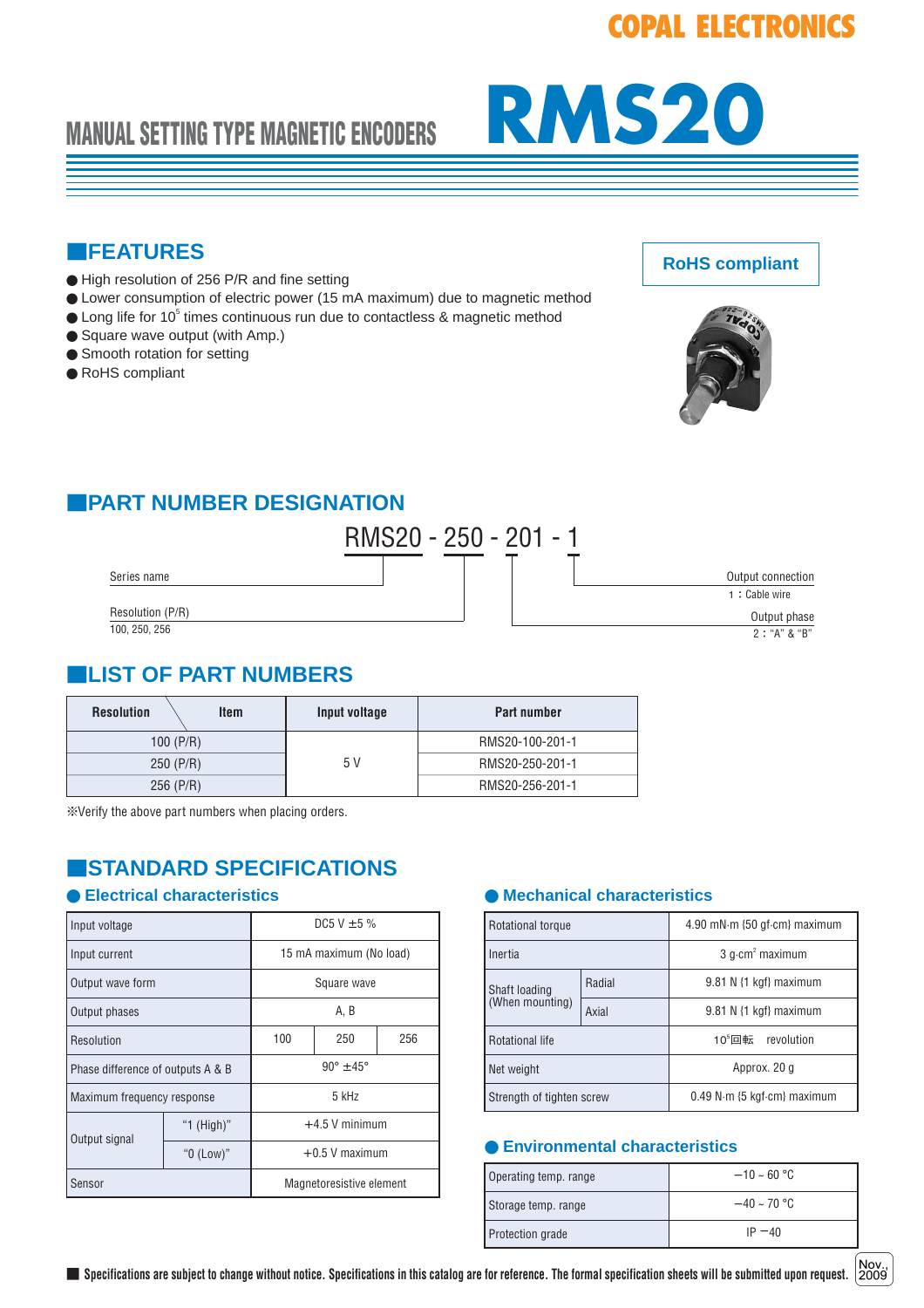**MAGNETIC ENCODERS**

**RMS20**

# ■**RELIABILITY TEST**

#### **The output shall satisfy the criteria below after the following tests.**

| <b>Test item</b>            |           | <b>Test conditions</b>                                                                                                                                                                |                                                                         |  |
|-----------------------------|-----------|---------------------------------------------------------------------------------------------------------------------------------------------------------------------------------------|-------------------------------------------------------------------------|--|
| Vibration                   | Power OFF | Amplitude : 1.52 mm or 98.1 m/s <sup>2</sup> (10 G) whichever is smaller.<br>10 ~ 500 Hz excursion 15 min/cycle, 8 cycles each for X, Y, Z, directions.                               |                                                                         |  |
| Shock                       | Power OFF | 3 times each in directions $(X, Z)$ at 490 m/s <sup>2</sup> (50 G), 11 ms.                                                                                                            |                                                                         |  |
| High temperature            | Power OFF | 70 °C 96 h                                                                                                                                                                            |                                                                         |  |
| exposure                    | Power ON  | 60 °C 96 h                                                                                                                                                                            | (To be measured after leaving samples for 1 h at normal temperature and |  |
| Low temperature<br>exposure | Power OFF | $-40$ °C 96 h                                                                                                                                                                         | humidity after the test.)                                               |  |
| Humidity                    | Power OFF | 40 °C Relative humidity $90 \sim 95$ % 96 h<br>(To be measured after wiping out moisture and leaving samples for 1 h at normal temperature and humidity after the test.)              |                                                                         |  |
| Thermal shock               | Power OFF | To be done 10 cycles with the following condition<br>(To be measured after leaving samples for 1 h at normal temperature and humidity after the test.)<br>70 °C 0.5 h, $-40$ °C 0.5 h |                                                                         |  |

## ■**OUTLINE DIMENSIONS** Unless otherwise specified, tolerance: <sup>±</sup> 0.4 (Unit: mm)



### 〈**Accessories**〉



1. Nut